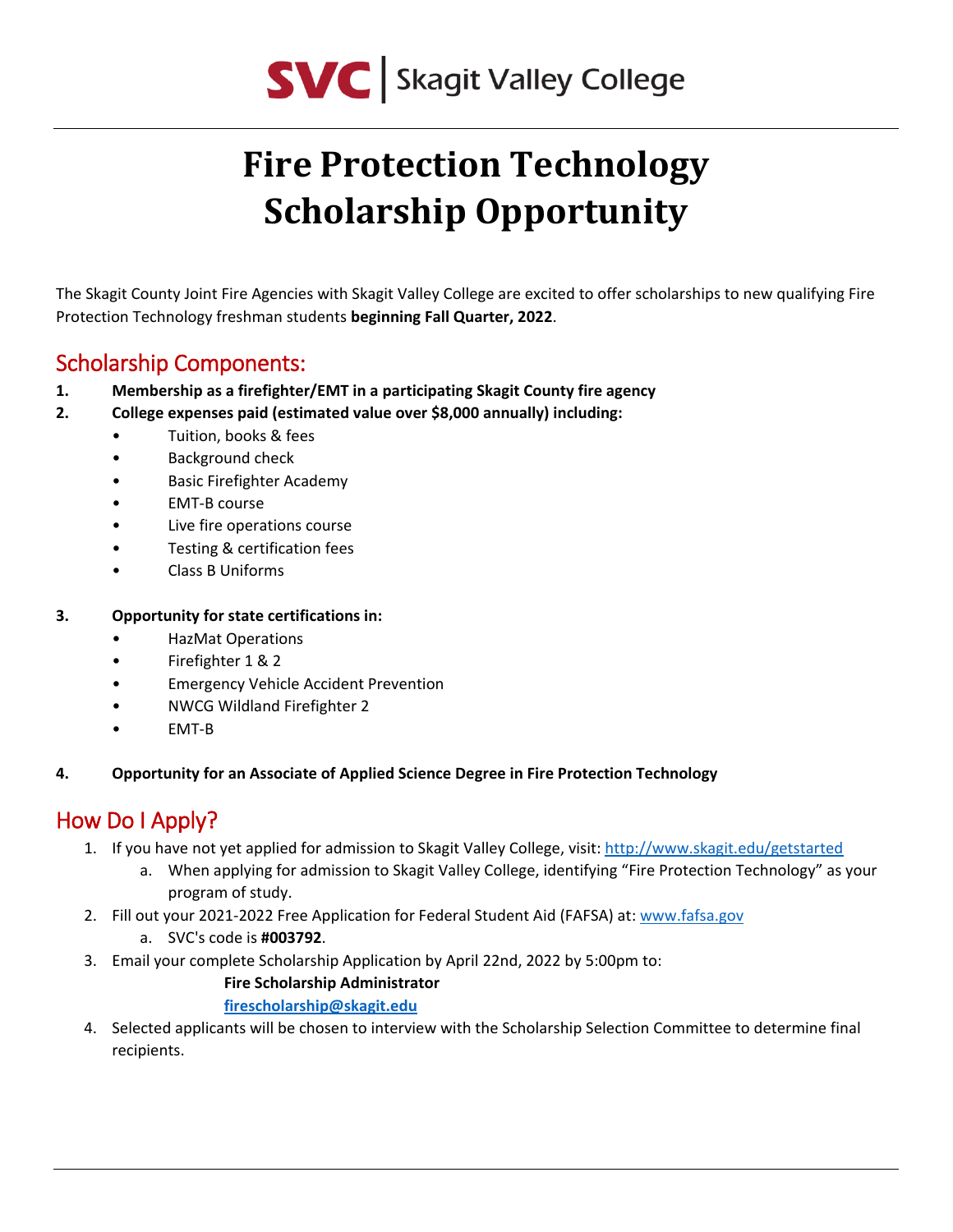# **SVC** Skagit Valley College **Fire Protection Technology Scholarship Application**

**Application Due Date: April 22nd, 2022 @ 5:00pm**

## Application Checklist:

- $\Box$  Application Form (included below)
- $\Box$  Reference List (included below)
- $\Box$  Proof of 2022-2023 FAFSA Completion
- $\Box$  Essay

Your essay helps us to become acquainted with you as a person and student. It will also demonstrate your ability to organize your thoughts and express yourself. The essay will be scored based on content, organization, grammar, and spelling. Please type a statement (Approximately 2 pages, single spaced) addressing the following 4 areas:

- *Why do you want to be a firefighter?*
- *What traits and strengths do you have to contribute to the profession?*
- *What you are hoping to gain while in training?*
- *Anything else you feel the committee should know about you.*

If any of the above documentation is missing from your application packet and/or you do not provide all required signatures, as well as a correct address, phone and e-mail address, it will result in disqualification from scholarship consideration.

Email your complete Scholarship Application by **April 22nd, 2022** by 5:00pm to:

**Fire Scholarship Administrator [firescholarship@skagit.edu](mailto:firescholarship@skagit.edu)**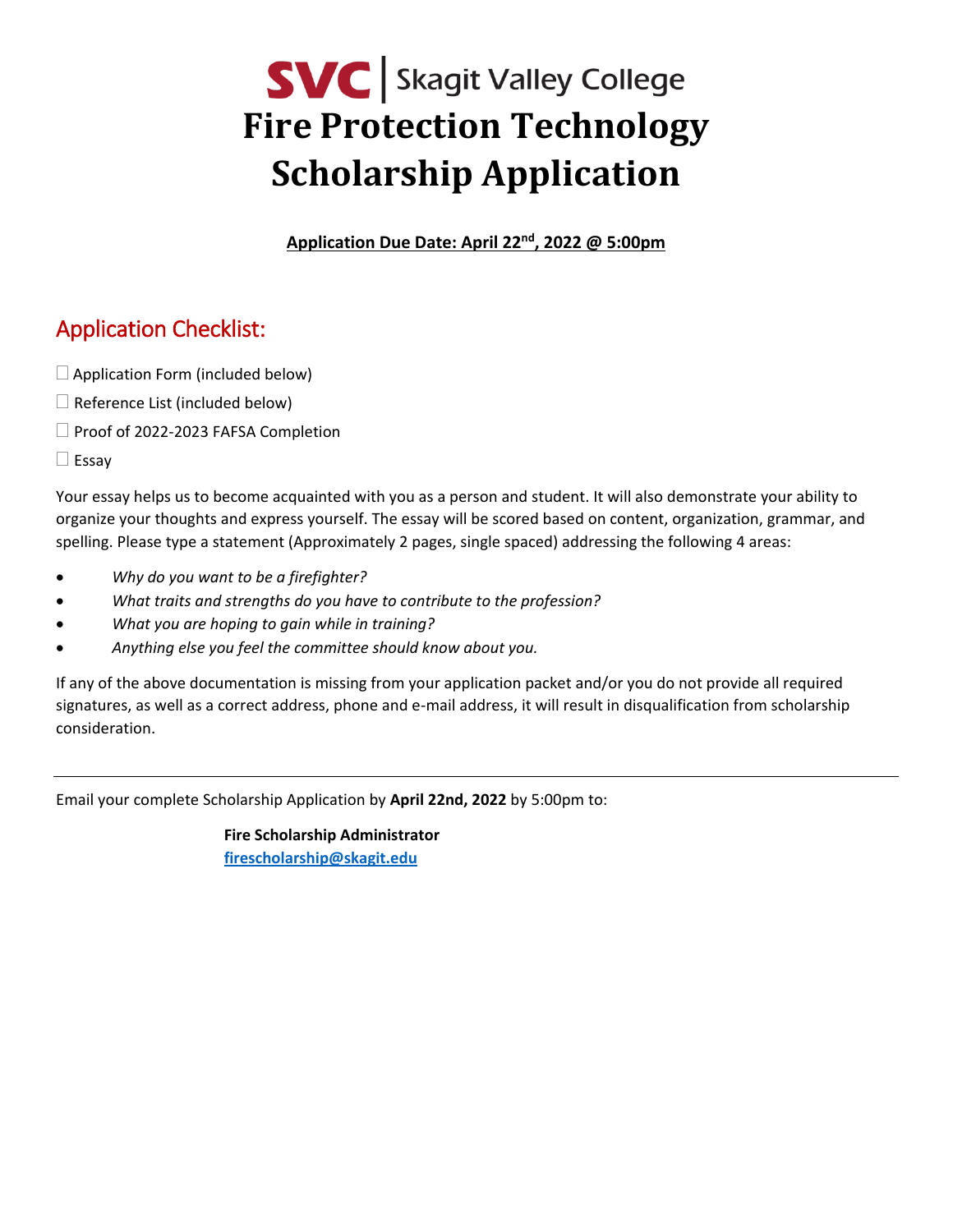## **SKAGIT COUNTY JOINT FIRE AGENCIES SCHOLARSHIP APPLICATION**

*Valid contact information is crucial for this application process! Please make sure you have included a valid phone number and email address.* 

| <b>Application Information</b>                                              |                                 |  |  |  |
|-----------------------------------------------------------------------------|---------------------------------|--|--|--|
| <b>Full Name</b>                                                            | Date                            |  |  |  |
| Student ID Number                                                           | Birthdate                       |  |  |  |
| Address                                                                     | Preferred Phone                 |  |  |  |
|                                                                             | <b>Preferred Email Address</b>  |  |  |  |
| Driver License Number                                                       | State Issued                    |  |  |  |
| Are you a U.S. Citizen?                                                     | <b>YES</b><br><b>NO</b>         |  |  |  |
| Have you ever been convicted of a felony?                                   | <b>YES</b><br><b>NO</b>         |  |  |  |
| If yes, explain:                                                            |                                 |  |  |  |
| Are you fluent in a language other than English?<br>If yes: which language? | YES<br><b>NO</b>                |  |  |  |
|                                                                             | <b>Education</b>                |  |  |  |
| Please list your Skagit Valley College student ID:                          |                                 |  |  |  |
| Have you applied for Financial Aid at SVC:                                  | <b>YES</b><br><b>NO</b>         |  |  |  |
| High School                                                                 | City<br>State                   |  |  |  |
| Did you graduate?<br>GPA:                                                   | Degree/Year<br>YES<br><u>NO</u> |  |  |  |
| College                                                                     | City<br><b>State</b>            |  |  |  |
| Did you graduate?<br>GPA:                                                   | Degree/Year<br>YES<br><b>NO</b> |  |  |  |
| College                                                                     | City<br>State                   |  |  |  |
| Did you graduate?<br>GPA:                                                   | Degree/Year<br><b>YES</b><br>NO |  |  |  |
| What strategies have you used to ensure you are successful in school?       |                                 |  |  |  |
|                                                                             |                                 |  |  |  |
|                                                                             |                                 |  |  |  |
|                                                                             |                                 |  |  |  |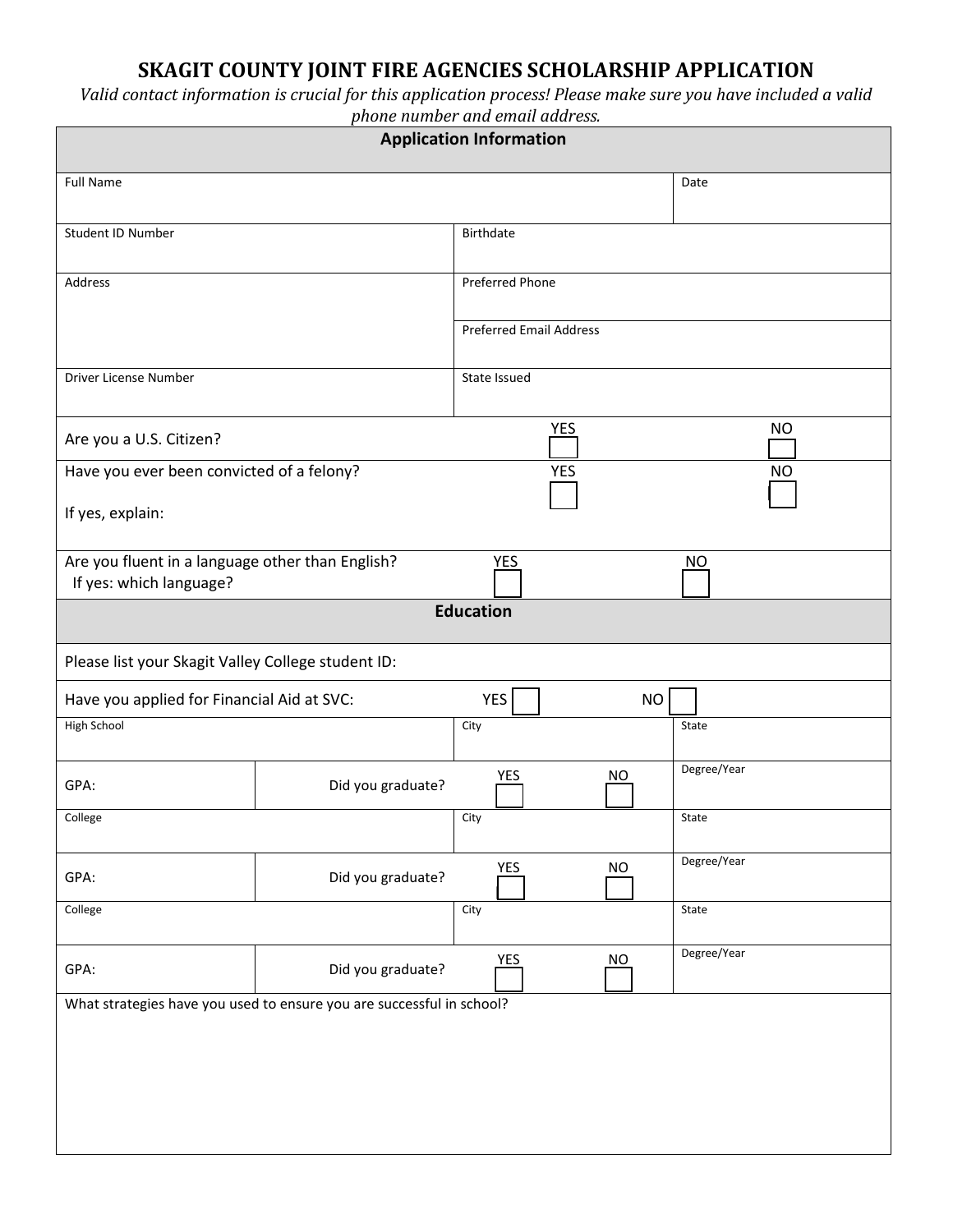| Relevant/Recent Employment & Training Information                                                |                    |                   |            |  |  |
|--------------------------------------------------------------------------------------------------|--------------------|-------------------|------------|--|--|
|                                                                                                  |                    |                   |            |  |  |
| Company                                                                                          |                    |                   | Phone      |  |  |
| Job Title                                                                                        |                    |                   | Supervisor |  |  |
| Responsibilities                                                                                 |                    |                   |            |  |  |
| From $\rule{1em}{0.15mm}$ to $\rule{1.5mm}{0.15mm}$                                              | Reason for Leaving |                   |            |  |  |
| Company                                                                                          |                    |                   | Phone      |  |  |
| Job Title                                                                                        |                    |                   | Supervisor |  |  |
| Responsibilities                                                                                 |                    |                   |            |  |  |
|                                                                                                  |                    |                   |            |  |  |
| Reason for Leaving<br>From $\rule{1em}{0.15mm}$ to $\rule{1em}{0.15mm}$                          |                    |                   |            |  |  |
| List any relevant certifications (ex EMT, FEMA, or Wildland)                                     |                    |                   |            |  |  |
|                                                                                                  |                    |                   |            |  |  |
|                                                                                                  |                    |                   |            |  |  |
|                                                                                                  |                    |                   |            |  |  |
|                                                                                                  |                    |                   |            |  |  |
|                                                                                                  |                    |                   |            |  |  |
|                                                                                                  |                    |                   |            |  |  |
| <u>YES</u><br><u>NO</u><br>Have you ever been affiliated with an emergency service organization? |                    |                   |            |  |  |
| <b>Military Service</b>                                                                          |                    |                   |            |  |  |
| <b>Branch</b>                                                                                    |                    | From              | $\vert$ To |  |  |
| Rank at Discharge                                                                                |                    | Type of Discharge |            |  |  |
| If other than honorable, explain:                                                                |                    |                   |            |  |  |
|                                                                                                  |                    |                   |            |  |  |

#### **Disclaimer & Signature**

*I certify that my answers are true and complete to the best of my knowledge. If awarded the scholarship, I understand that false or misleading information in my application or interview may result in my release from the program. I also authorize my quarterly grades and academic standing at SVC to be shared with the scholarship selection committee.* 

*All information included in this packet will be kept confidential by Skagit Valley College and the Scholarship Selection Committee.*

| Signature |                   | u u |              |
|-----------|-------------------|-----|--------------|
|           | _________________ |     | ____________ |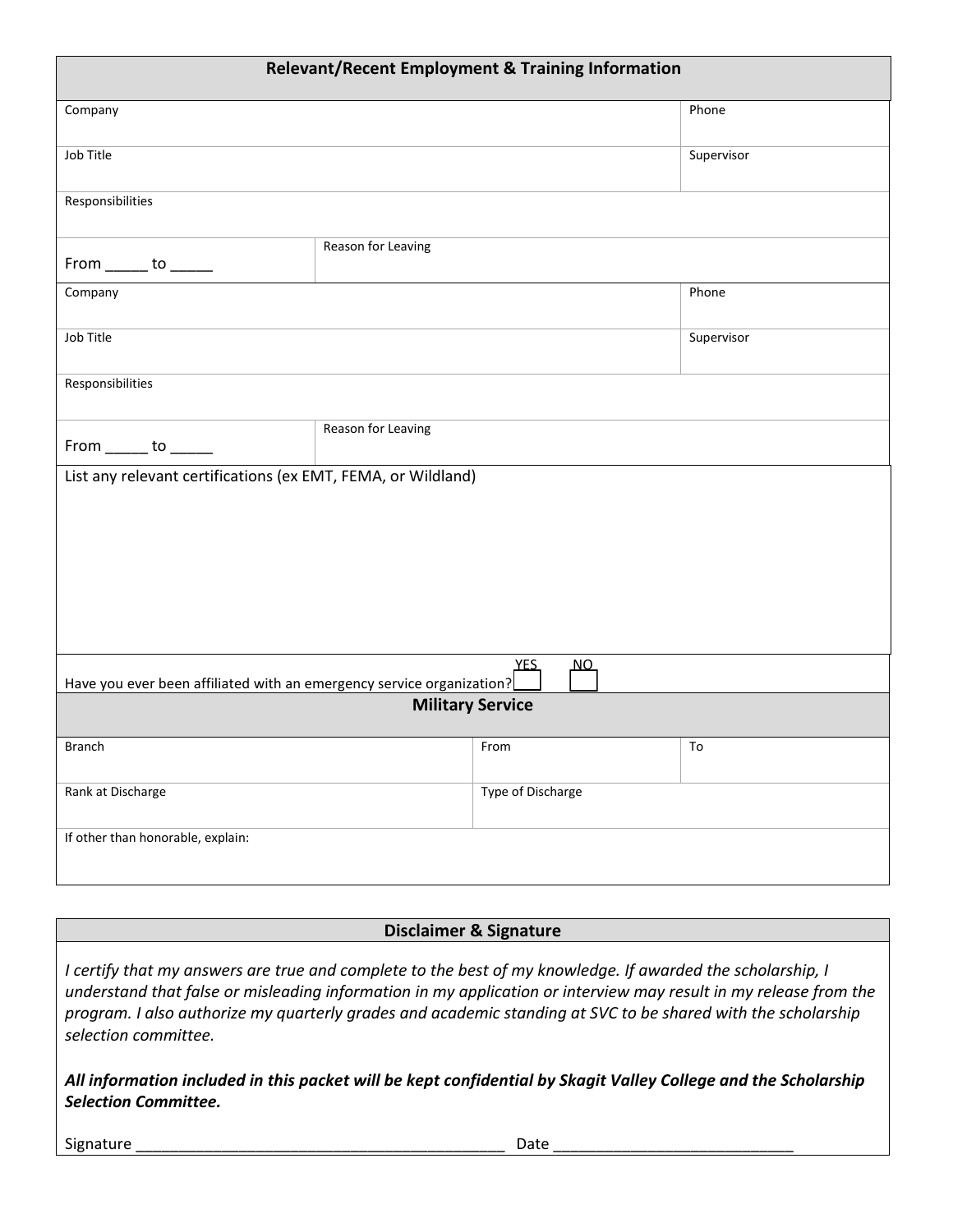| <b>References</b>                                                                      |              |  |  |
|----------------------------------------------------------------------------------------|--------------|--|--|
| Please list three references with at least one of them being a professional reference. |              |  |  |
| <b>Full Name</b>                                                                       | Relationship |  |  |
| Company                                                                                | Phone        |  |  |
| Address                                                                                |              |  |  |
| <b>Full Name</b>                                                                       | Relationship |  |  |
| Company                                                                                | Phone        |  |  |
| Address                                                                                |              |  |  |
| <b>Full Name</b>                                                                       | Relationship |  |  |
| Company                                                                                | Phone        |  |  |
| Address                                                                                |              |  |  |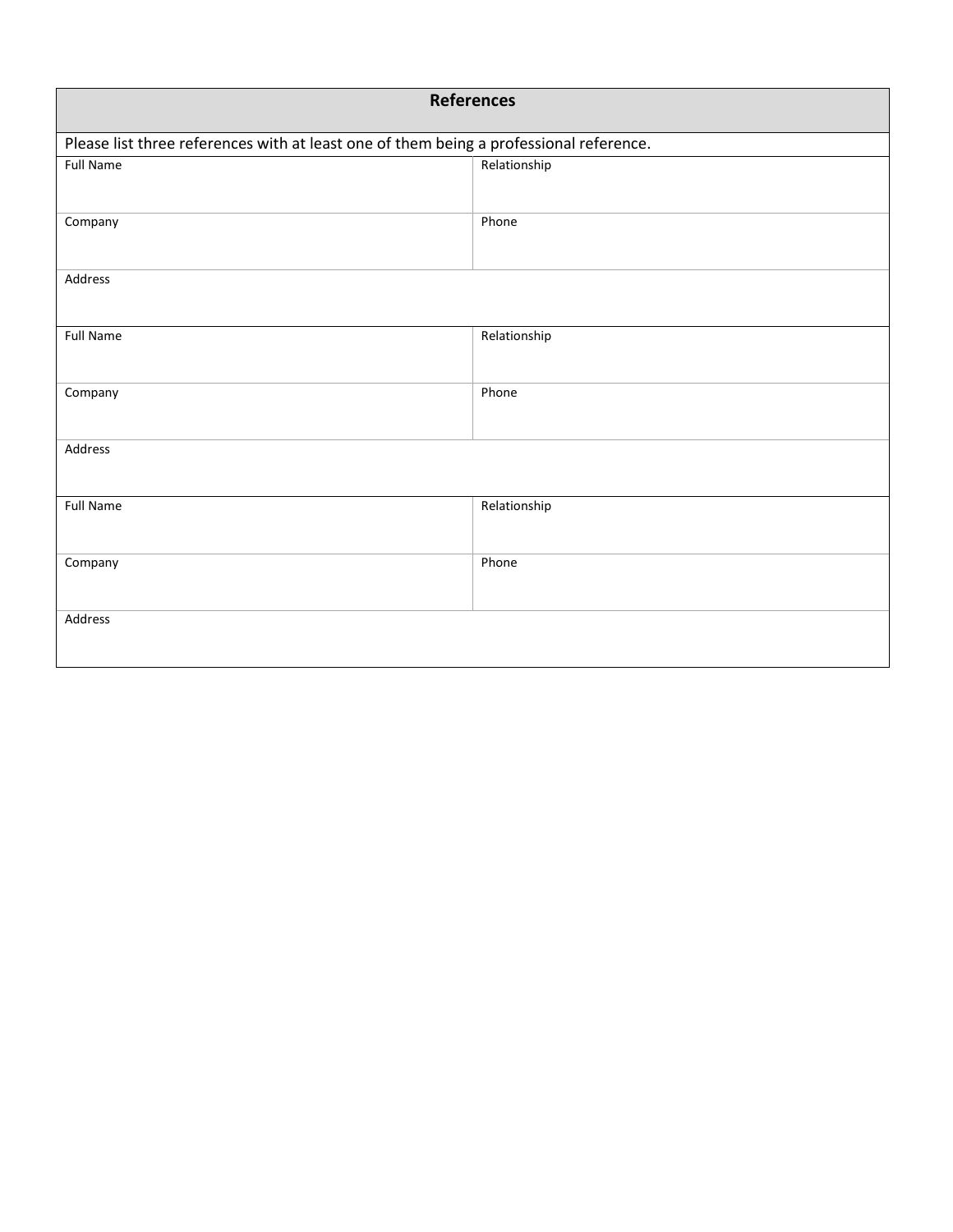

## **Essay Prompt**

Your essay helps us to become acquainted with you as a person and student. It will also demonstrate your ability to organize your thoughts and express yourself. The essay will be scored based on content, organization, grammar, and spelling. Please type a statement (approximately 2 pages, single spaced) addressing the following four areas:

- *Why do you want to be a firefighter?*
- *What traits and strengths do you have to contribute to the profession?*
- *What you are hoping to gain while in training?*
- *Anything else you feel the committee should know about you.*

*You may use the following pages provide or submit your own document.*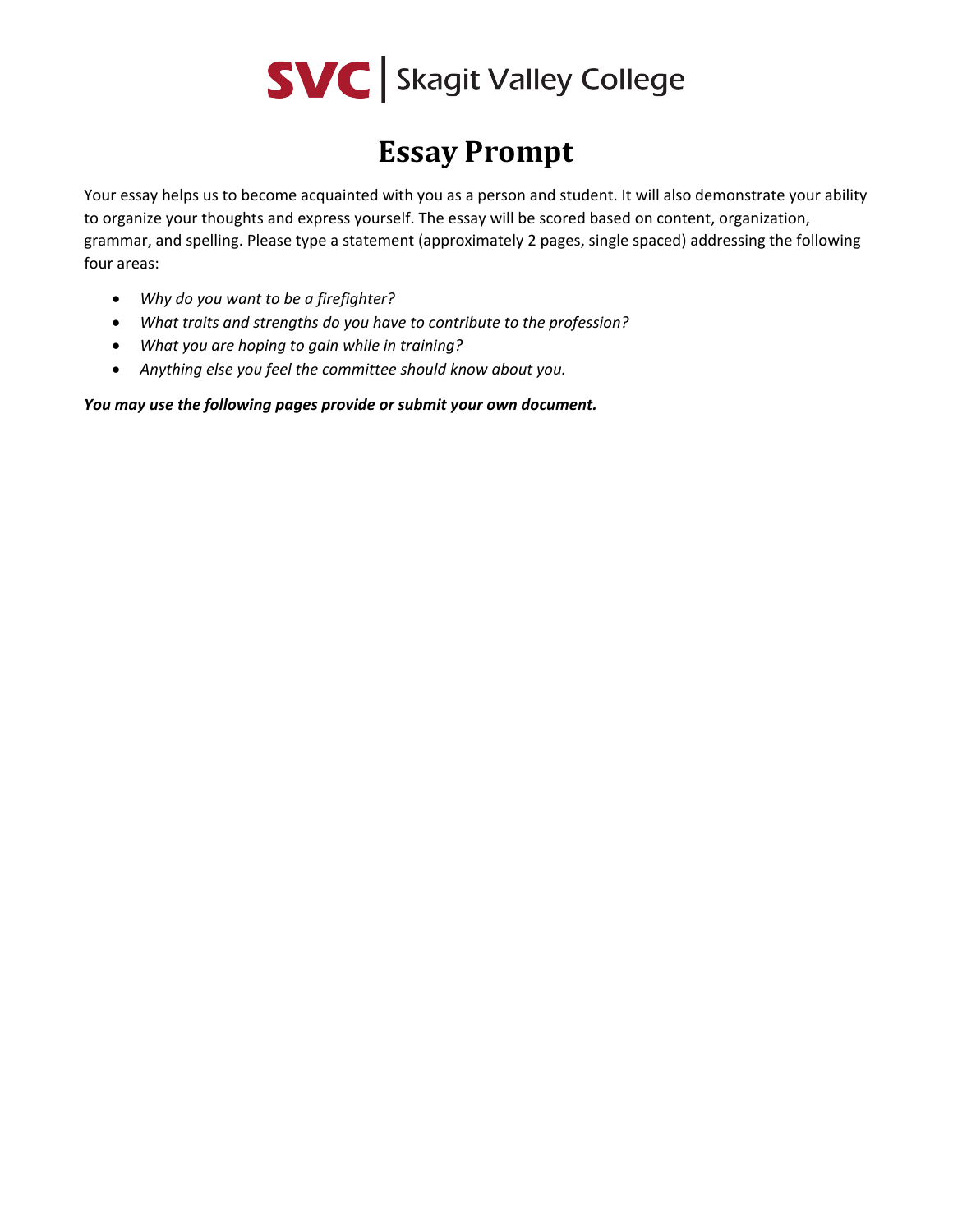